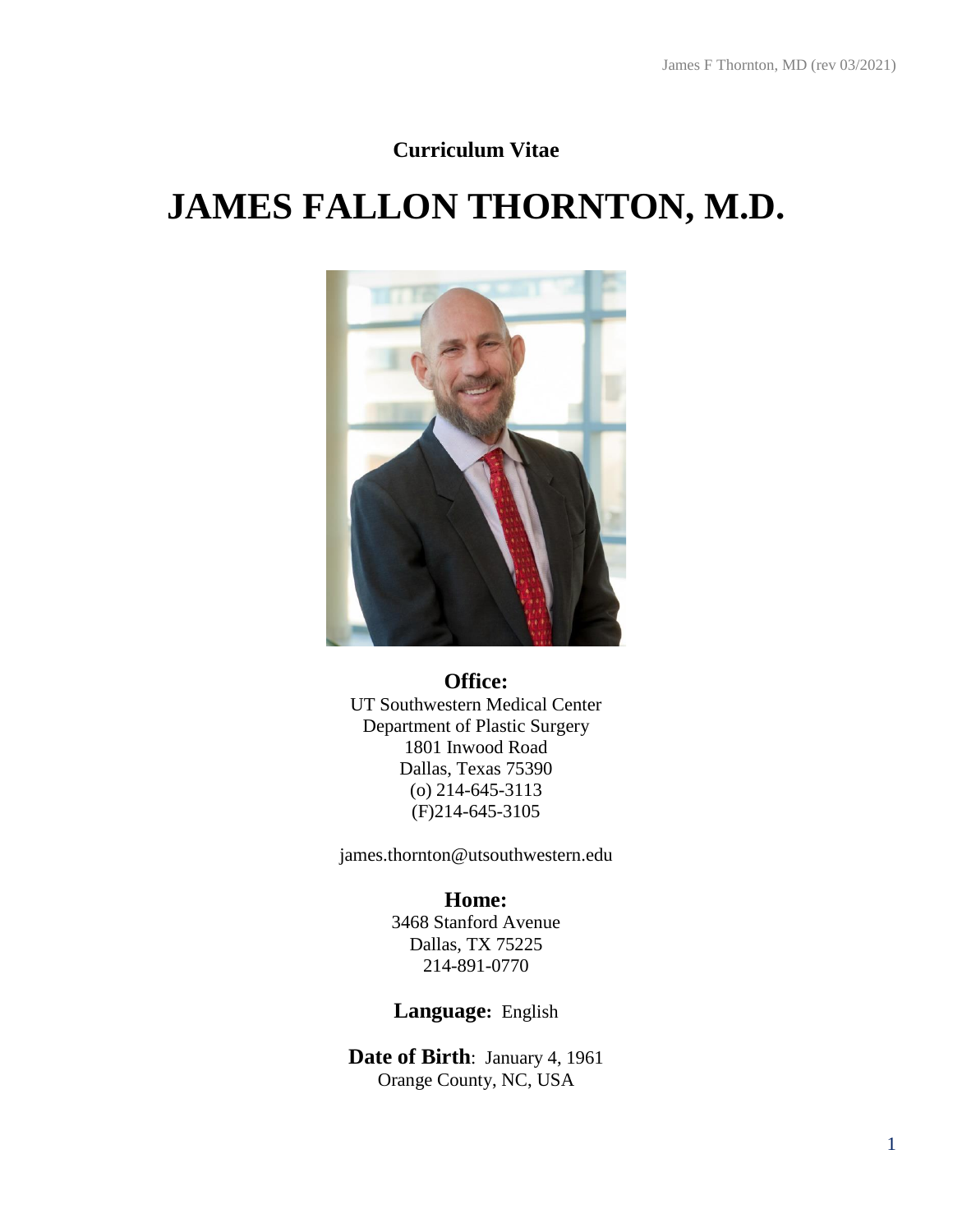#### **Education**

#### **Austin College**

Bachelors of Arts – Math and Science, 1982 Sherman, Texas

#### **University of Texas at Dallas**

Bachelors of Science – Physics, 1983 Dallas, Texas

## **University of Texas Southwestern Medical Center at Dallas**

Doctor of Medicine, 1989 Dallas, Texas

#### **Post Graduate Training**

## **University of Texas Southwestern Medical Center at Dallas**

General Surgery – Internship, 1989-1990 Dallas, Texas

#### **University of Texas Southwestern Medical Center at Dallas**

General Surgery – Resident, 1993 – 1997 Dallas, Texas

#### **Emory University**

Plastic and Reconstructive Surgery, 1997 – 1999 Atlanta, Georgia

#### **Board Certifications & Licensure**

#### **Certifications**

American Board of Plastic Surgery – September 2000 Certificate #6092 Expiring: 12-31-2030

## **Licenses**

Texas Medical License License#: H8461 Issued: 12/04/1990

Hawaii Medical License License#: MD-7440 Issued: 04/29/1991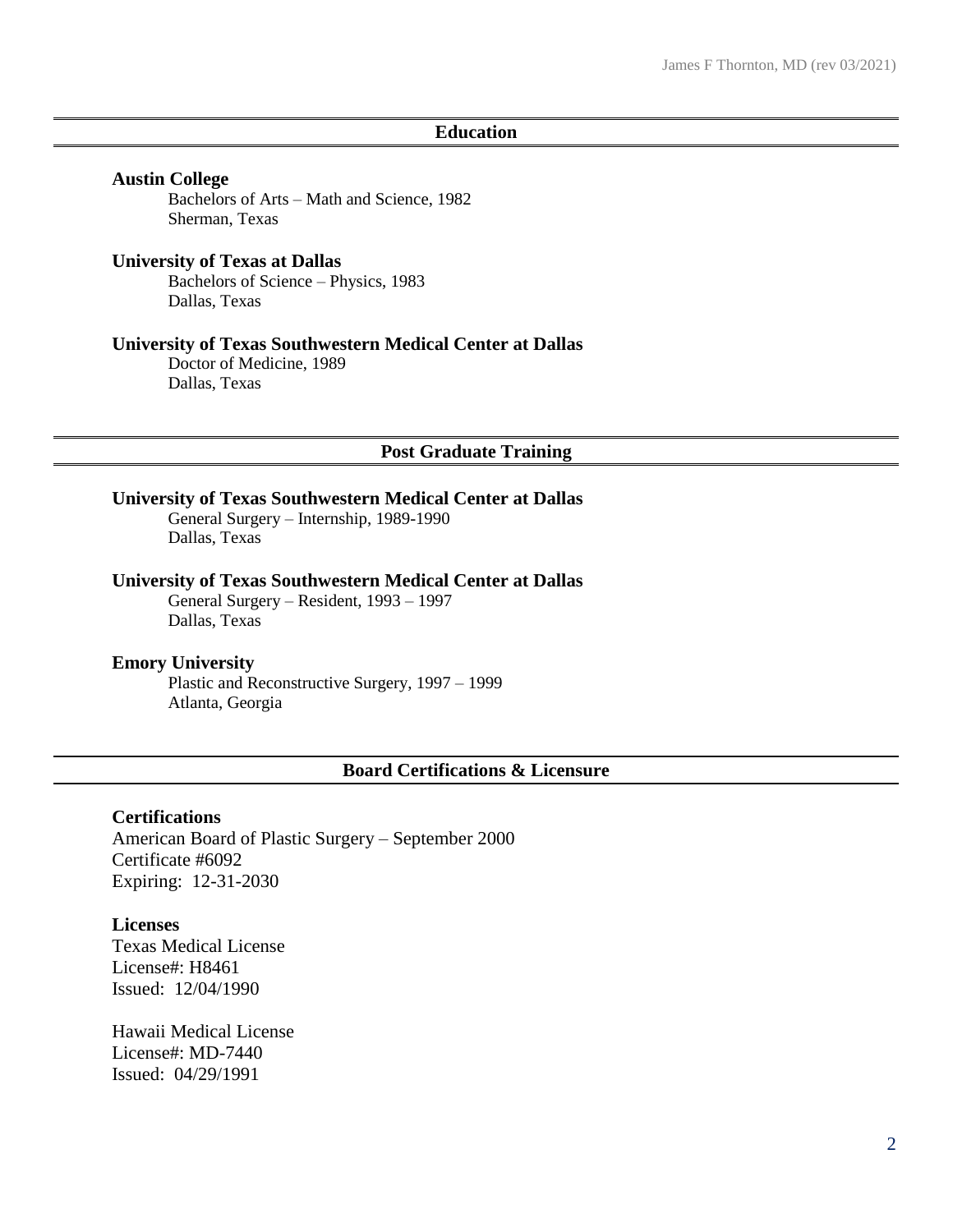#### **Military Active Duty**

#### **Station Flight Surgeon at NAS Corpus Christi**

Commander of Aviation Medical Department, March 2003 – July 2003 United States Navy – Active Duty Corpus Christi, Texas

#### **USMC Tactical Jet/Helicopter Squadron**

Lieutenant, February 1990 – July 1993 United States Navy – Active Duty Kaneohe, Hawaii

#### **Military Reserve Duty**

#### **Flight Surgeon**

Captain, July 2011 - August 2016 VTU 7070, JRB Ft. Worth, Texas

#### **CNATRA Flight Surgeon**

Captain, August 2007 - June 2010 CCAS, Texas

#### **Station Flight Surgeon**

Commander, October 2004 - September 2007 JRB, Ft. Worth, Texas

#### **Naval Hospital - Reserve Component**

United States Navy Reserves Commander 2003 - September, 2006 Jacksonville, Florida

#### **Naval Hospital - Reserve Component**

United States Navy Reserves Lieutenant Commander, 1993 - 2002 Jacksonville, Florida

#### **Academic Positions**

#### **University of Texas Southwestern Medical Center at Dallas**

Department of Plastic Surgery Professor, June 2013 – Present Dallas, Texas

#### **University of Texas Southwestern Medical Center at Dallas**

Department of Plastic Surgery Associate Professor, September 2006 – June 2013 Dallas, Texas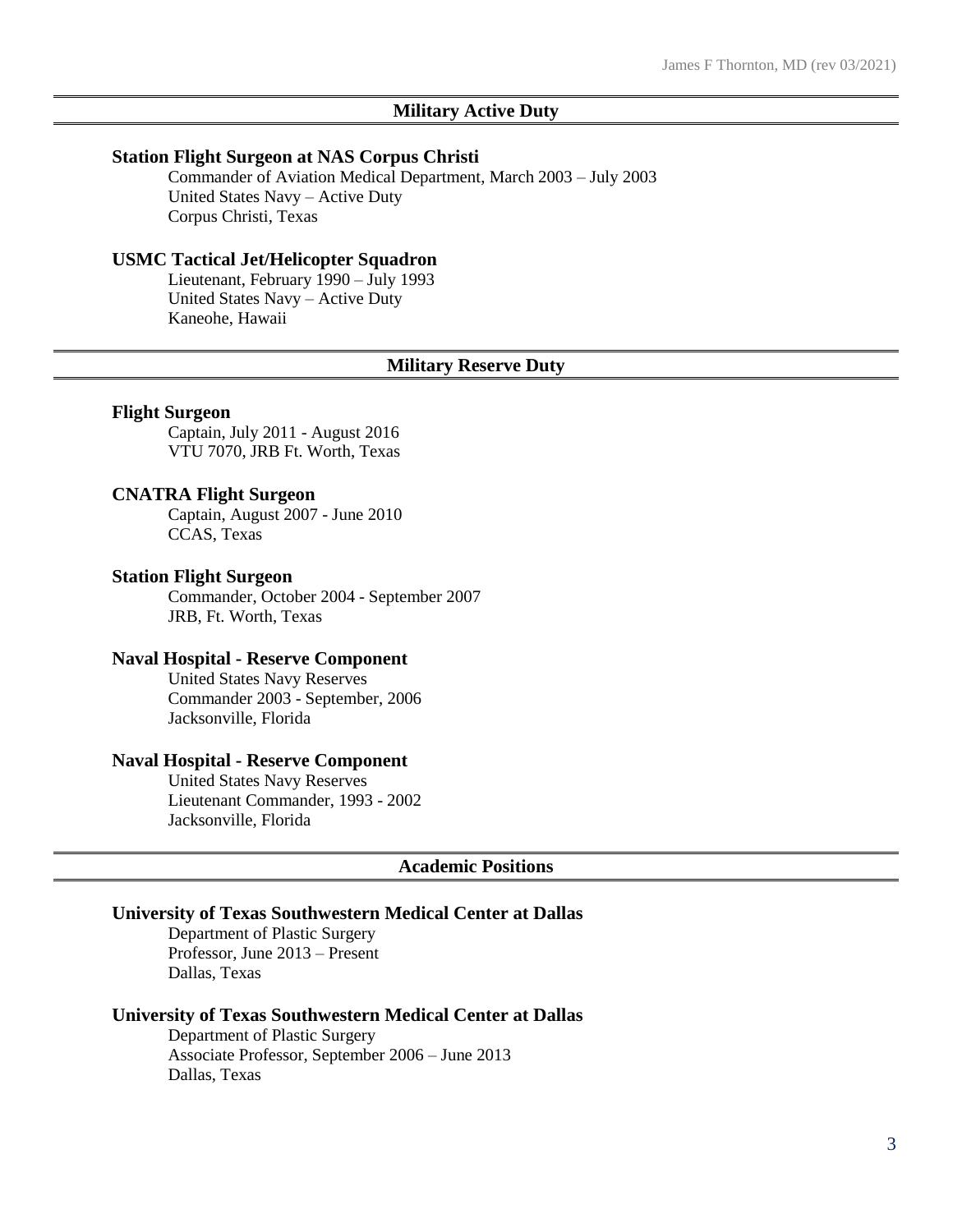## **University of Texas Southwestern Medical Center at Dallas**

Department of Plastic Surgery Assistant Professor, March 2001 - September 2006 Dallas, Texas

## **University of Texas Health Science Center San Antonio**

Department of Surgery, Division of Plastic Surgery Assistant Professor, July 1999 - March 2001 San Antonio, Texas

## **Honors & Awards**

PRS September 2018 – Best Head & Neck Reconstruction Paper UT Southwestern Medical Center Department of Plastic Surgery, Teacher of the Year - 2011, 2015 Texas Monthly "Super Doctor" – 2011 - 2018 US News & World Report "Best Doctor" – 2011 - 2018 UT Southwestern Medical Center Department of Plastic Surgery, Mentorship Award - 2010 Castle Connolly Medical Ltd. "Top Surgeon", 2006 - 2018 Guide to America's Top Surgeons Award "America's Top Surgeon" - 2006 - 2018 Red Book Magazine Award "Top Doctor" - October 2011 UT Southwestern Academic Achievement Award - 1996 UT Southwestern Resident Training Award -1995 Navy Commendation Medal - 2003 National Defense Medal - 2003 National Defense Medal - 1990 Military Health Professions Scholarship - 1986 NASA Summer Research Fellowship - 1983 Michael Debakey Summer Research Fellowship - 1978

## **Attending Staff Member / Hospital Affiliations**

William P. Clements University Hospital 04-25-2001 to Present Zale Lipshy University Hospital 04-25-2001 to Present Baylor Scott & White – Sherman 04-16-2018 to 06-15-2019 Baylor Surgicare Denton 04-19-2013 to Present Texas Health Harris Methodist – Ft. Worth 05-22-2017 to 05-22-2019

## **Professional Organizations**

American College of Surgeons (ACS), Fellow, 2008-2012 American Medical Association American Society of Plastic & Reconstructive Surgeons (ASPS), 2002-Current AO North America – Craniomaxillofacial Faculty, 2001-Current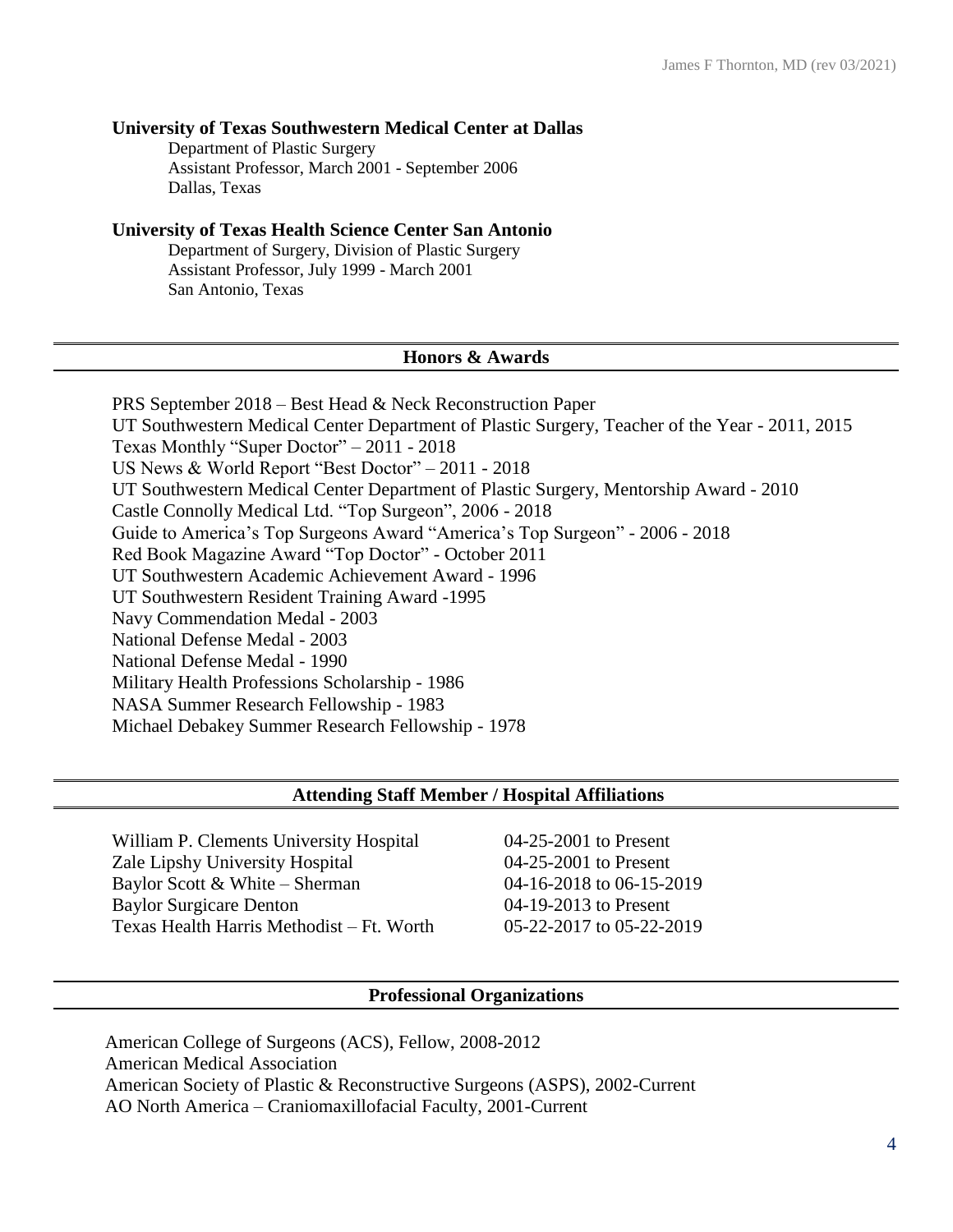Board Certified Plastic and Cosmetic Surgeons of Dallas Dallas County Medical Society (DCMS) Jurkiewicz Society Parkland Surgical Society American Medical Debt Relief Foundation

| Committees                                           |                 |
|------------------------------------------------------|-----------------|
|                                                      |                 |
| Epic Ambulatory Optimization Team                    | 2009-2011       |
| Parkland Health & Hospital Cancer Committee          | 2004–2005       |
| UT Southwestern Faculty Senate                       | 2004-2005       |
| UT Southwestern, Medical School Admissions Committee | 2003-2007, 2018 |
| Zale Process Improvement Committee                   | 2002-2009       |
| <b>Wound Care Service Committee</b>                  | 2002-2005       |
| <b>Parkland OR Committee</b>                         | 2002-2005       |
| Integument Subcommittee NBME In-Service              |                 |
| <b>Examination Educational Assessment Committee</b>  | 2001-2004       |

## **Medical Review**

Medical Review Institute of America-2007-current (2875 Decker Lake Dr, West Valley City, UT 84119) Active Medical Reviewer for Plastic and Hand surgery-

Review and manage disposition for full spectrum of preapproval, peer to peer and grievances across the entire field of Plastic Surgery.

This includes Pediatric, Adult, breast, body contouring, craniofacial abnormalities, craniofacial trauma, extremity trauma, wound healing and lymphedema.

Extensive contact with physician offices, individual physicians and medical directors.

Position required concise, factual and accurate decisions and summaries returned in a timely manner.

Texas Medical Board-subject matter expert-2009-current

Active physician reviewer across the entire specialty of plastic surgery-primarily involved in clinical evaluations of cases presented for disciplinary action

| <b>Hospitals</b>                                                 |              |  |
|------------------------------------------------------------------|--------------|--|
|                                                                  |              |  |
| Parkland Health & Hospital, Chief of Plastic Surgery             | 2005-2006    |  |
| <b>Stars High School Student Mentoring Program</b>               | 2005-2009    |  |
| University of Texas Southwestern Medical Center, Faculty Senate  | 2004-2005    |  |
| Parkland Health & Hospital System, Cancer Committee              | 2004-2005    |  |
| University of TX Southwestern Med Ctr, Wound Care Svc. Committee | 2002-2005    |  |
| Parkland Health & Hospital System, Operating Room Committee      | 2005-2005    |  |
| <b>Associate Residency Program Director</b>                      | 2009-2010    |  |
| UT Southwestern Medical Student Mentor                           | 2003-Present |  |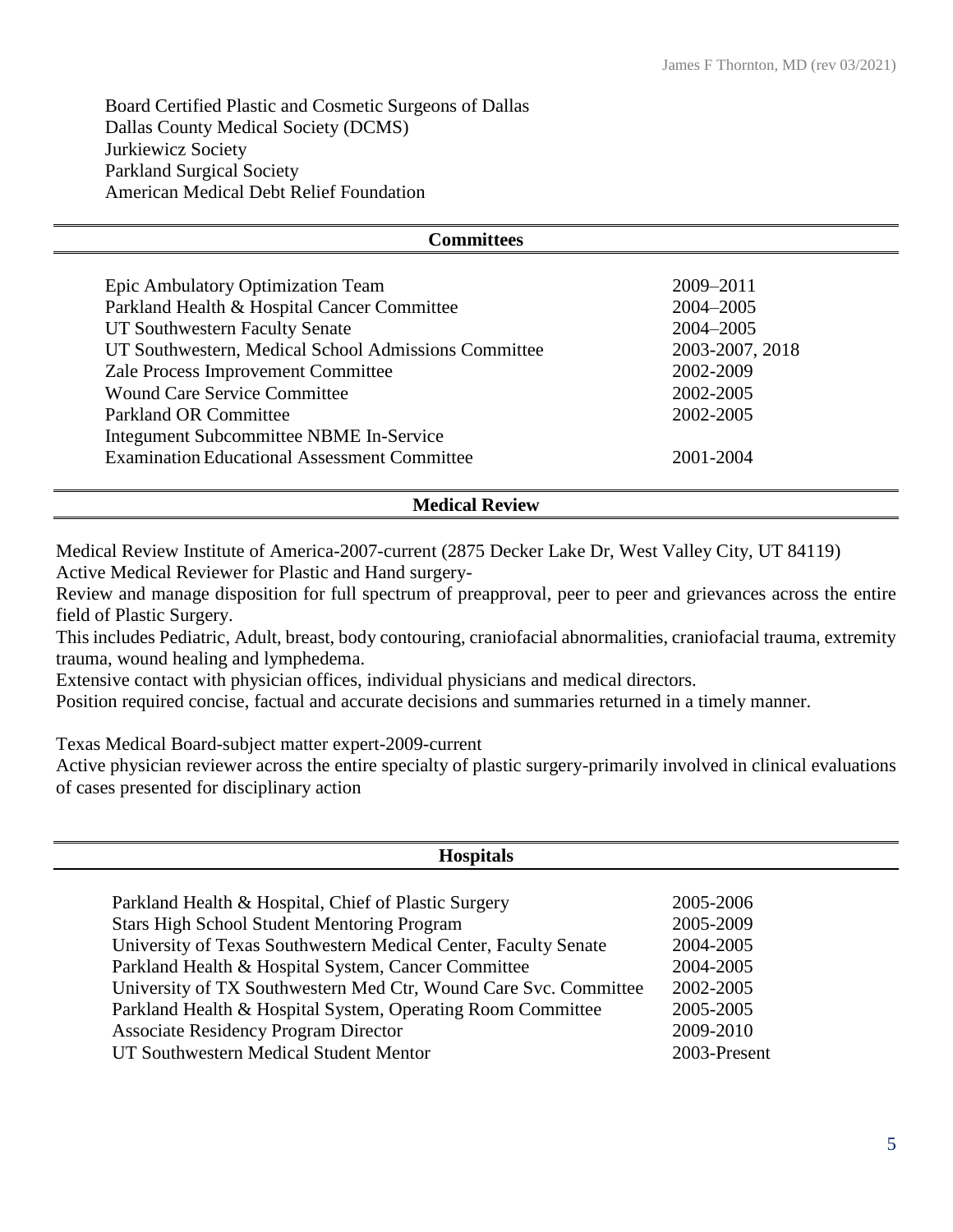## **Publications**

Halani, Sameer H. M.D., M.Sc.; Ma, Connie B.A.; Pierce, Joshua Ph.D.; Sanniec, Kyle M.D., M.H.A.; Thornton, James F. M.D. Nasal Reconstruction after Mohs Cancer Resection: Lessons Learned from 2553 Consecutive Cases, Plastic and Reconstructive Surgery: July 2021 - Volume 148 - Issue 1 - p 171-182 doi: 10.1097/PRS.0000000000008098

[Harirah, Muhammad;](https://www.ingentaconnect.com/search;jsessionid=74bhi2aoo9tc.x-ic-live-01?option2=author&value2=Harirah,+Muhammad) [Sanniec, Kyle;](https://www.ingentaconnect.com/search;jsessionid=74bhi2aoo9tc.x-ic-live-01?option2=author&value2=Sanniec,+Kyle) [Yates, Tyler;](https://www.ingentaconnect.com/search;jsessionid=74bhi2aoo9tc.x-ic-live-01?option2=author&value2=Yates,+Tyler) [Harirah, Omar;](https://www.ingentaconnect.com/search;jsessionid=74bhi2aoo9tc.x-ic-live-01?option2=author&value2=Harirah,+Omar) [Thornton, James F.Plastic and](https://www.ingentaconnect.com/search;jsessionid=74bhi2aoo9tc.x-ic-live-01?option2=author&value2=Thornton,+James+F.)  [Reconstructive Surgery,](https://www.ingentaconnect.com/content/wk/prs;jsessionid=74bhi2aoo9tc.x-ic-live-01) Volume 147, Number 5, 27 April 2021, pp. 1165-1175(11) [Wolters Kluwer](https://www.ingentaconnect.com/content/wk;jsessionid=74bhi2aoo9tc.x-ic-live-01) <https://doi.org/10.1097/PRS.0000000000007884>

Ferry AM, Sarrami SM, Hollier PC, Gerich CF, Thornton JF. Treatment of Non-melanoma Skin Cancers in the Absence of Mohs Micrographic Surgery. *Plast Reconstr Surg Glob Open*. 2020;8(12):e3300. Published 2020 Dec 22. doi:10.1097/GOX.0000000000003300

Hill S.M., Thornton J.F. (2020) Total and Near-Total Nasal Reconstruction. In: Perry M., Holmes S. (eds) Atlas of Operative Maxillofacial Trauma Surgery. Chapter 32 – p. 571-582 - March 2020. Springer, London. [https://doi.org/10.1007/978-1-4471-5616-1\\_32](https://doi.org/10.1007/978-1-4471-5616-1_32)

Sanniec, Kyle M.D., M.H.A.; Harirah, Muhammad B.A.; Thornton, James F. M.D. "Lip Reconstruction after Mohs Cancer Excision: Lessons Learned from 615 Consecutive Cases" *Plastic and Reconstructive Surgery*: Volume 145 - p 533-542 - [February 2020 -](https://journals.lww.com/plasreconsurg/pages/currenttoc.aspx) Issue 2

Sanniec, Kyle M.D., M.H.A; Harirah, Muhammad B.A.; Thornton, James F. M.D. "Ear Reconstruction after Mohs Cancer Excision: Lessons Learned from 327 Consecutive Cases" *Plastic and Reconstructive Surgery*: Volume 144 – p 719-729 - September 2019 – Issue 3

Thornton, James F. M.D.; Harirah, Muhammad H. B.A. "Discussion: Elegance in Upper Lip Reconstruction" *Plastic and Reconstructive Surgery*: Volume 143 - p 585-588 - [February 2019 -](https://cdn.journals.lww.com/plasreconsurg/toc/2019/02000) Issue 2

Carboy JA, Thornton JF. Facial Reconstruction After Mohs Surgery. Thieme , 2018

Carboy JA, Thornton JF. "Approach to the Post Mohs Patient." *Seminars in plastic surgery*. Vol. 32. No. 02. Thieme Medical Publishers, 2018.

Sanniec, KJ, Carboy JA, Thornton JF. "Simplifying Lip Reconstruction: An Algorithmic Approach." *Seminars in plastic surgery*. Vol. 32. No. 02. Thieme Medical Publishers, 2018.

Thornton JF. "Facial Mohs Reconstruction." *Seminars in plastic surgery*. Vol. 32. No. 02. Thieme Medical Publishers, 2018.

Mendez BM, Thornton JF. "Current Basal and Squamous Cell Skin Cancer Management." *Plastic and Reconstructive Surgery* 142.3 (2018): 373e-387e.

Sanniec K, Malafa M, Thornton JF. Simplifying the Forehead Flap of Nasal Reconstruction: A review of 420 consecutive cases. *Plastic Reconstruction Surg. 140.6 2017:*835e.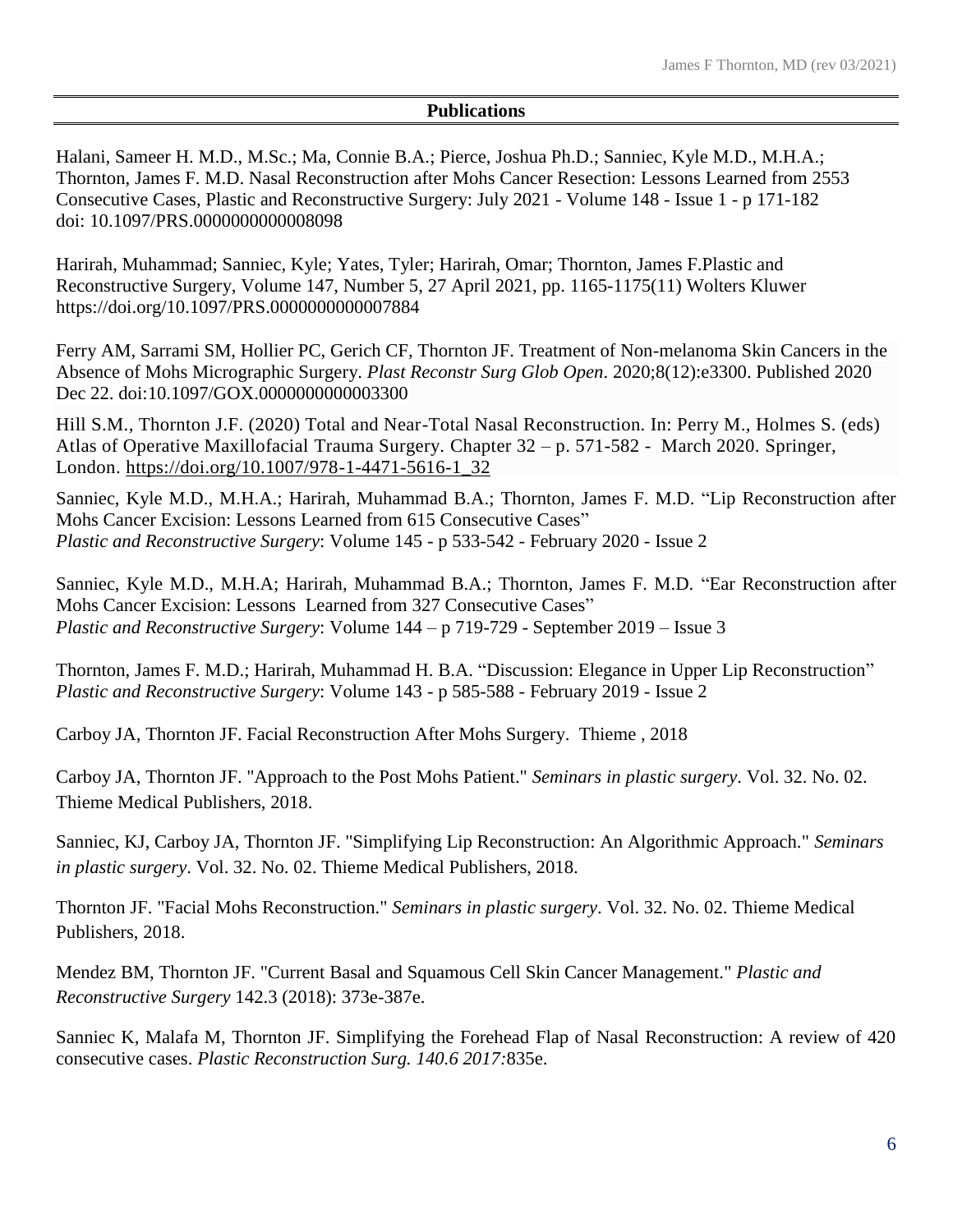Thornton JF. "Practical Facial Reconstruction: Theory and Practice." *Plastic and reconstructive surgery* 140.4 (2017): 866.

Jergensen ZR, Pezeshk RA, Thornton JF. Journal of Cutaneous Medicine and Surgery: Rationale and Argument for Subunit Mohs Excision in Nasal Reconstruction. J Cutan Med Surg. 2016 Jul; 20(4): 343-5.

Weathers WM, Koshy JC, Wolfswinkel EM, Thornton JF. Overview of nasal soft tissues reconstruction: Keeping it simple. *Seminars in Plastic Surgery.* 2013; 27:83

Weathers WM, Bhadkamkar M, Wolfswinkel EM, Thornton JF. Full-thickness skin grafting in nasal reconstruction. *Seminars in Plastic Surgery.* 2013; 27:90

Correa BJ, Weathers WM, Wolfswinkel EM, Thornton JF. The Forehead Flap: The gold standard of nasal soft tissue reconstruction. *Seminars in Plastic Surgery.* 2013; 27:96

Weathers WM, Wolfswinkel EM, Nguyen H, Thornton JF. Expanded Uses for the Nasolabial Flap. *Seminars in Plastic Surgery.* 2013; 27:104

Wolfswinkel EM, Weathers WM, Cheng D, Thornton JF. Reconstruction of Small Soft Tissue Nasal Defects. *Seminars in Plastic Surgery.* 2013; 27:110

Thornton JF. Nasal Soft Tissue Reconstruction. *Seminars of Plastic Surgery*. 2013;27(2):81-2.

Coleman JE, Thornton JF. A Note of Anesthesia for Mohs Nasal Defects. *Seminars of Plastic Surgery*. 2013; 127-8.

Thornton JF. A note on surgical revisions. *Seminars of Plastic Surgery*. 2013; 27(2):126 Hamilton KL, Weathers WM, Wolfswinkel EM, Thornton JF. Repair of Combined Cheek and Nose Defects: Categorization and Utilization. *Seminars of Plastic Surgery.* 2013; 27:117

Hatef DA, Weathers WM, Wolfswinkel EM, Coleman JE, Thornton JF. Avoidance and Management of Complications in Soft Tissue Facial Reconstruction. *Seminars in Plastic Surgery.* 2013; 27:121

Constantine FC, Lee MR, Sinno S, Thornton JF, Reconstruction of the Nasal Soft Triangle Subunit. *PRS.* May 2013.

Rapstine, Emily D., William J. Knaus, and James F. Thornton. Simplifying Cheek Reconstruction: A Review of over 400 Cases. Plast. Reconstr. Surg. 2012;129.6:1291-1299.

McNicholes, C.H., Hatef, D.A., Thornton, J.F., Cole, P.D., De Mitchell, C.A.G., Hollier Jr., L.H. A Paradigm Shift in Correcting Medical Orbital Fracture-Related Enophthalmos: Volumetric augmentation through a lateral approach (2012) Journal of Craniofacial Surgery, 23 (3), pp. 762-766.

Thornton JF, McCluskey PD. Recurrent Mammary Hyperplasia. *Principle and Practice,* Springer, 2009, 85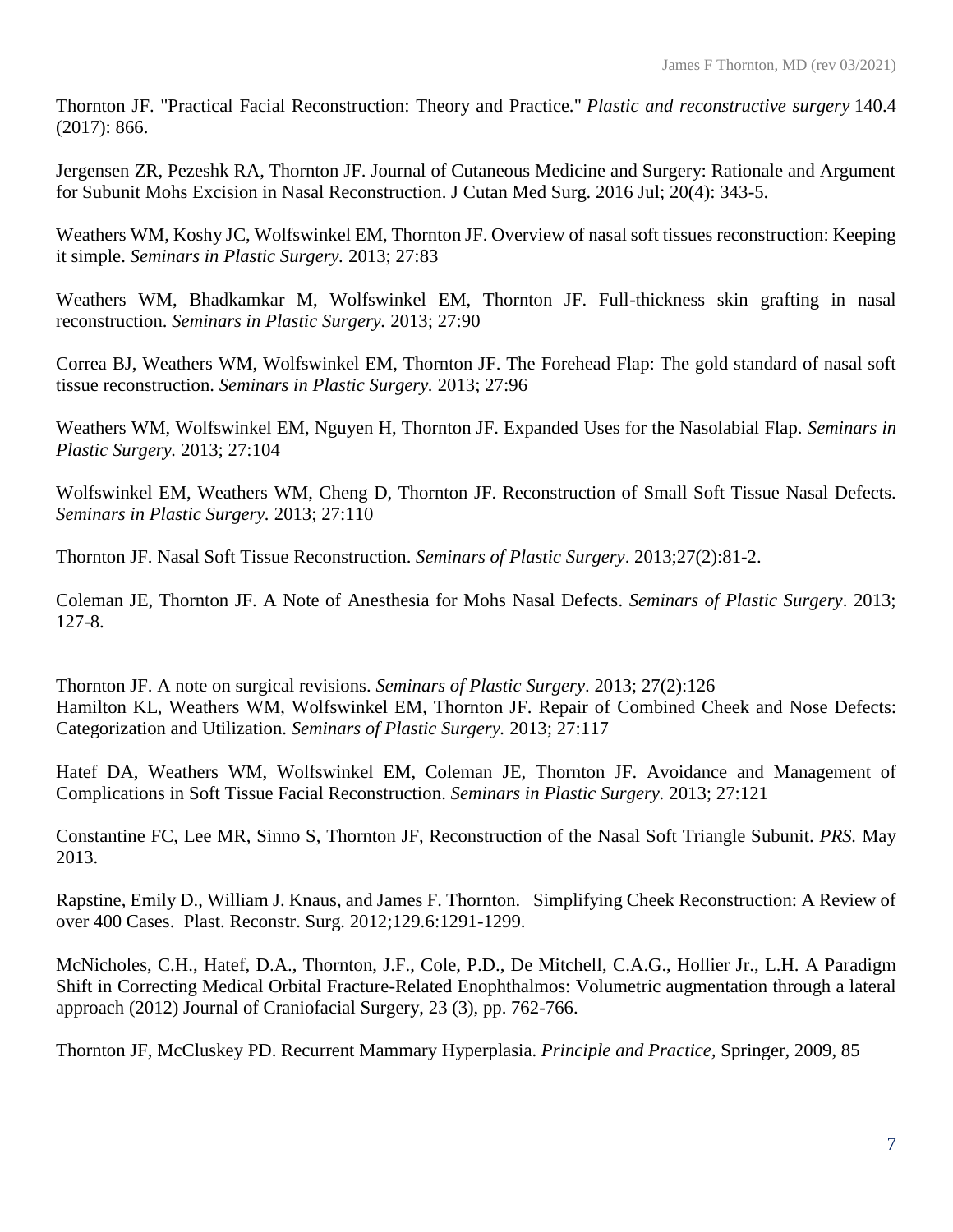McNichols, C.H., Hatef, D.A., Cole, P., Hollier, L.H., Thornton, J.F. Contemporary Techniques for the Correction of Temporal Hollowing: Augmentation Temporoplasty with the Classic Dermal Fat Graft (2012) Journal of Craniofacial Surgery, 23 (3), pp. e234-e238.

Becker, S., Lee, M.R., Thornton, J.F. Ergotrid Flap: A Local Flap for Cutaneous Defects of the Upper Lateral Lip. Plastic and Reconstructive Surgery. 2011; 128 (5), pp. 460e-464e.

Thornton, J.F., Rapstine, E.D. Skin Grafts- Indications, Applications and Current Research. 2011 Surgery.

Hatef, D.A., Hollier Jr., L.H., Thornton, J.F. Reply: Using Data to Compare the Results of Direct Closure Versus Local Flaps for Treating Mohs Defects. Plastic and Reconstructive Surgery. 2011; 128 (2), pp. 606.

Sharabi, S. E., Koshey, J.C., Thornton, J.F., Hollier, L.H. Facial Fractures. Plastic Reconstructive Surgery. 2011; 127 (2), pp. 25e-34e. Cited 2 Times.

Soliman, S., Hatef, D.A., Hollier, L.H., Thornton, J.F. The Rationale for Direct Linear Closure of Facial Mohs Defects (2011) Plastic and Reconstructive Surgery, 127 (1), pp. 142-149. Cited 3 Times.

Fulchiero Jr., G.J., Taylor, R.S., Thornton, J.F. Expandable Desiccated Ear Wicks aid in Skin Graft Reconstruction of the External Auditory Canal After Mohs Micrographic Surgery: How We Do It (2010) Dermatologic Surgery, 36 (6), pp. 942-943.

McCluskey, P.D., Constantine, F. C., Thornton, J.F. Lower Third Nasal Reconstruction: When is Skin Grafting an Appropriate Option? (2009) Plastic and Reconstructive Surgery, 124 (3), pp. 826-835. Cited 11 Times.

Thornton, J.F., McCluskey, P.D., Book Chapter. Recurrent Mammary Hyperplasia. (2009) M.F. Shiffman (ed.) Mastopexy and Breast Reduction: Principles and Practice, 503-509.

Becker, S., Saint-Cyr, M., Wong, C., Dauwe, P., Nagarkar, P., Thornton, J.F., Peng, Y. Alloderm Versus Dermamatrix in Immediate Expander-Based Breast Reconstruction: A Preliminary Comparison of Complication Profiles and Material Compliance (2009) Plastic and Reconstructive Surgery, 123 (1), pp. 1-6. Cited 40 Times.

Thornton, J.F., Griffin, J.R., Constantine, F.C. Nasal Reconstruction: An Overview and Nuances. *Seminars of Plastic Surgery*. (2008) 22(4):257-68.

Thornton, J.F. Soft tissue facial reconstruction. *Seminars of Plastic Surgery*. 2008; 22(4):245.

Thornton, J.F., Reece, E.M. Submental Pedicled Perforator Flap: V-Y Advancement for Chin Reconstruction (2008) Journal of Oral and Maxillofacial Surgery, 66 (12), pp. 2633-2637. Cited 2 Times.

Thornton, J.F., Weathers, W.M. Nasolabial Flap for Nasal Tip Reconstruction (2008) Plastic and Reconstructive Surgery, 122 (3), pp. 775-781. Cited 3 Times.

Thornton, J.F., Reece, E.M. Submental Pedicled Perforator Flap: V-Y Advancement for Chin Reconstruction (2008) Plastic and Reconstructive Surgery, 122 (2), pp. 468-470.

Rohrich, R.J., Hoxworth, R.E., Thornton, J.F., Pessa, J.E. The Pyriform Ligament (2008) Plastic and Reconstructive Surgery, 121 (1), pp. 277-281. Cited 9 Times.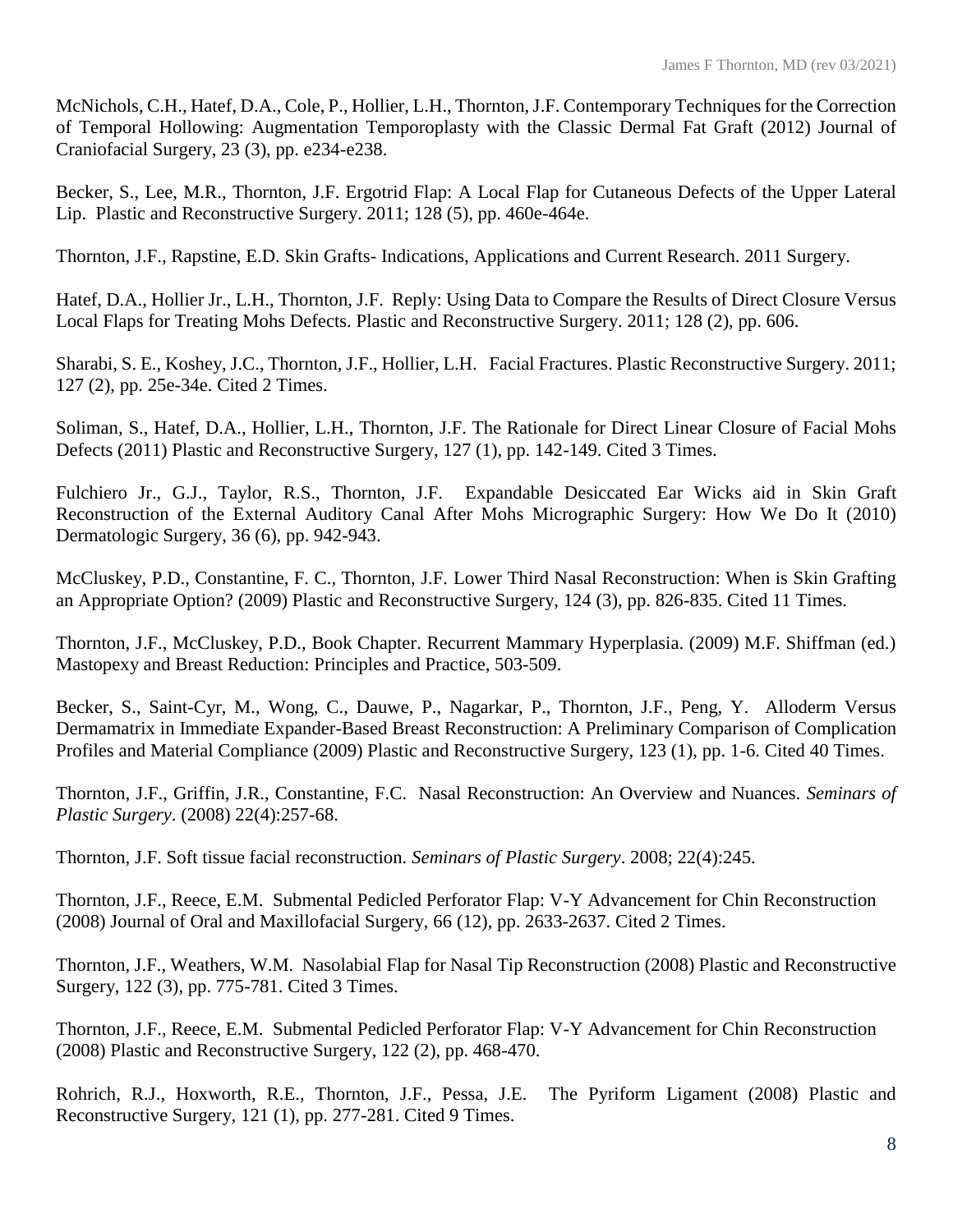Horton, J.B., Reece, E., Janis, J.E., Broughton II, F., Hollier, L.H., Thornton, J.F., Kenkel, J.M., Rohrich, R.J. Expert Witness Reform (2007) Plastic and Reconstructive Surgery, 120 (7), pp. 2095-2100. Cited 1 Time.

Hollier Jr., L.H., Thornton, J.F. Craniofacial Trauma Supplement (2007) Plastic and Reconstructive Surgery, 120 (7 SUPPL. 2).

Mathes, D.W., Thornton, J.F., Rohrich, R.J. Management of Posterior Trunk Defects (2006) Plastic and Reconstructive Surgery, 118 (3), pp. 73e-83e. Cited 10 Times.

Horton, J.B., Reece, E.M., Broughton II, G., Janis, J.E., Thornton, J.F., Rohrich, R.J. Patient Safety in the Office-Based Setting (2006) Plastic and Reconstructive Surgery, 117 (4), pp. 61e-80e. Cited 20 Times.

Thornton, J.F., Wang, J., Riley, C.J. Medial Sural Cutaneous Nerve Biopsy (2006) Journal of Clinical Neuromuscular Disease, 7 (3), pp. 164-170.

Thornton, J.F. Pelvic, Abdominal and Chest Wall Reconstruction with Alloderm in Patients at Increased Risk for Mesh-Related Complications: Discussions (2005) Plastic and Reconstructive Surgery, 116 (5), pp. 1276-1277. Cited 3 Times.

Tiwari, P., Higuera, S., Thornton, J.F., Hollier, L.H. The Management of Frontal Sinus Fractures (2005) Journal of Oral and Maxillofacial Surgery, 63 (9), pp. 1354-1360. Cited 19 Times.

Thornton, J.F., Rohrich, R.J. Dermal. Substitute (Integra) for Open Nasal Wounds, Plastic and Reconstructive Surgery.2005; 116 (2), pp. 677]. Cited 6 Times.

Rohrich, R.J., Thornton, J.F., Jakubietz, R.G., Jakubietz, M.G., Grünert, J.G. The Limited Scar Mastopexy: Current Concepts and Approaches to Correct Breast Ptosis (2004) Plastic and Reconstructive Surgery, 114 (6), pp. 1622-1630. Cited 15 Times.

Hollier, L.H., Thornton, J.F., Pazmino, P., Stal, S. The Management of Orbitozygomatic Fractures (2003) Plastic and Reconstructive Surgery, 111 (7), pp. 2386-2392. Cites 26 Times.

Thornton, J.F. Risks Associated with "Components Separation" for Closure of Complex Abdominal Wall Defects: Discussion (2003) Plastic and Reconstructive Surgery, 111 (3) pp. 1286-1288. Cited 1 Time.

Rohrich, R.J., Thornton, J.F., Sorokin, E.S. Recurrent Mammary Hyperplasia: Current Concepts (2003) Plastic and Reconstructive Surgery, 111 (1), pp. 387-394. Cited 5 Times.

Thornton, J.F., Sorokin, E.S. Optimal Timing of Breast Reconstruction – An Algorithm for Management Based on Review of the Literature Breast Disease. 2001; 16, pp. 31-35. Cited 4 Times.

Carlson, G.W., Losken, A., Moore, B., Thornton, J.F., Elliot, M., Bolitho, G., Denson, D.D. Results of Immediate Breast Reconstruction After Skin-Sparing Mastectomy, Annals of Plastic Surgery.2001; 46 (3), pp. 222-228. Cited 9 Times.